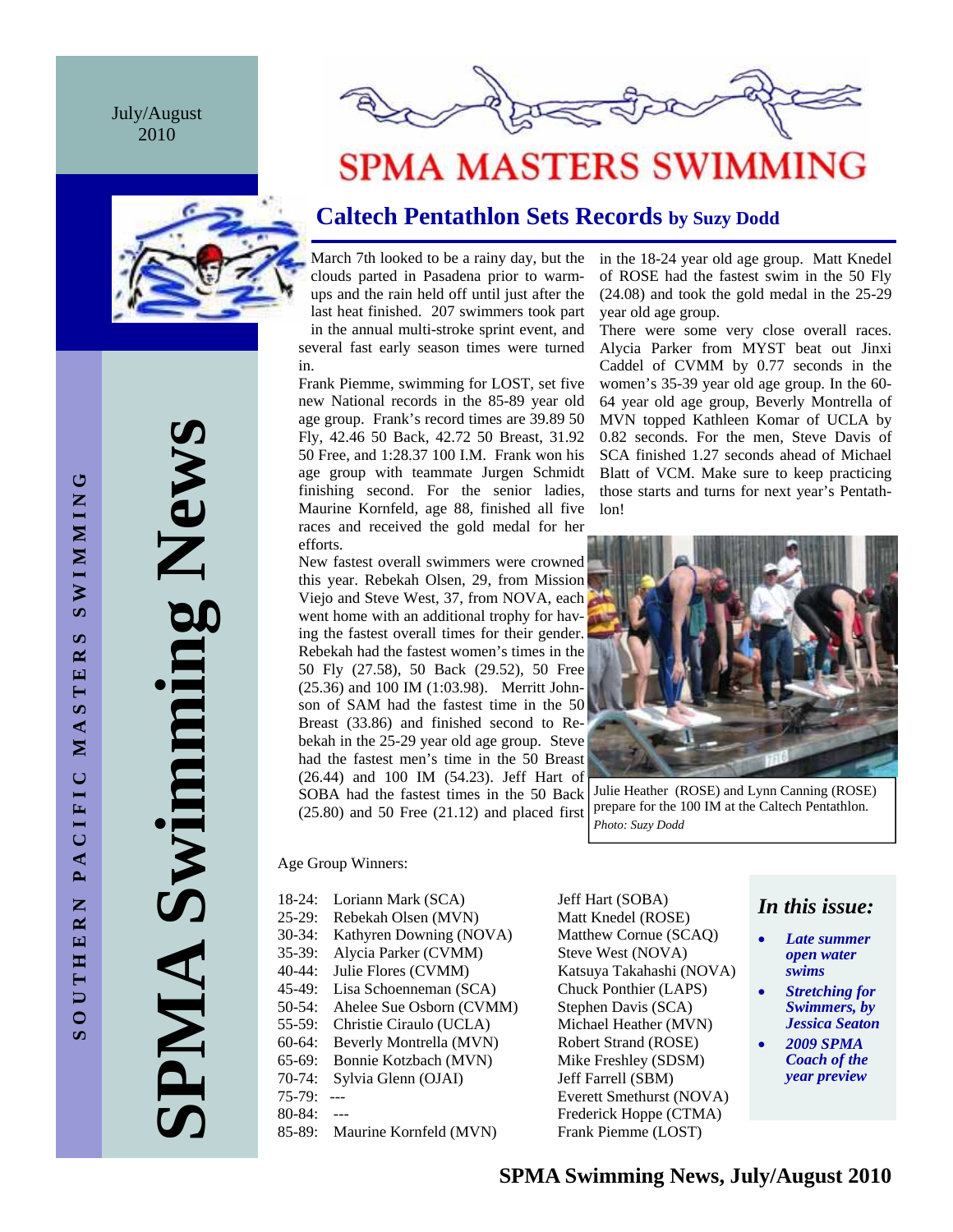## SWIM FOR LIFE!

| SAN LUIS OBISPO, SANTA BARBARA (North) and KERN                             |                                                                                                                                                           |
|-----------------------------------------------------------------------------|-----------------------------------------------------------------------------------------------------------------------------------------------------------|
| ATASCADERO: Team K-man                                                      | Jennifer Glenesk, jglenesk@charter.net, www.teamkman.org                                                                                                  |
| <b>BAKERSFIELD: Gold Wave Masters</b><br><b>BAKERSFIELD Swim Club</b>       | Rafael Guijarro (661) 205-9763, rago2000@sbcglobal.net<br>John Kraetsch, (661) 303-4382, bsc@bakersfieldswimclub.org, www.bakersfieldswimclub.org         |
| LOMPOC: Lompoc's Other Swim Team                                            | Jeff Storie (805) 875-2703, j_storie@ci.lompoc.ca.us                                                                                                      |
| PASO ROBLES: North County Aquatics                                          | Nancy Sznejkowski (805) 238-5591, betco@yahoo.com, www.northcountyaquatics.org                                                                            |
| <b>SAN LUIS OBISPO Masters</b>                                              | Philip Yoshida (805) 543-9515, office@sloswimclub.org, www.sloswimclub.org                                                                                |
| SAN LUIS OBISPO: Kennedy Club Masters                                       | Linda Stimson (805) 781-3488 x 17, sloaguatics@kennedyclubs.com, www.kennedyclubs.com                                                                     |
| SANTA MARIA: Santa Maria Swim Club                                          | Mike Ashmore (805) 928-9655, santamariaswim@verizon.com, www.santamariaswim.net                                                                           |
| <b>SANTA BARBARA (South) and VENTURA</b>                                    |                                                                                                                                                           |
| CAMARILLO: Camarillo YMCA                                                   | Nick Wichowski (805) 484-0432, nick.wichowski@ciymca.org, www.ciymca.org                                                                                  |
| CARPINTERIA: Channel Island<br>OJAI: Ojai Masters                           | Vic Anderson (805) 403-5425, delphis13@msn.com, channelislandmasters.blogspot.com<br>Rick Goeden (805) 646-7213, the swimguy@sbcglobal.net                |
| <b>OXNARD: Rio Mesa Masters</b>                                             | Toby Petty (805) 642-6674, tonthego00@sbcglobal.net                                                                                                       |
| <b>SANTA BARBARA Masters</b>                                                | SB Swim Office (805) 966-9757, swimoffice@sbswim.org                                                                                                      |
| <b>SANTA BARBARA: UCSB Masters</b>                                          | Debbie Miles-Dutton (805) 893-7616, dolphin@essr.ucsb.edu, http://recreation.sa.ucsb.edu/aquatics                                                         |
| THOUSAND OAKS: Conejo Simi Aquatics                                         | Gardner Howland (865) 567-8989, ghowland@csaswim.com, lhancock@csaswim.com, www.csaswim.com                                                               |
| <b>THOUSAND OAKS: Conejo Valley Multisport Masters</b>                      | Nancy Kirkpatrick-Reno (818) 469-9972, nancy@conejovalleymultisportmasters.com                                                                            |
| THOUSAND OAKS: South Coast Aquatics                                         | Matt Warshaw (805) 660-2082, matt@southcoastaquatics.com, www.southcoastaquatics.com                                                                      |
| <b>VENTURA COUNTY Masters</b>                                               | Jason York (805) 650-0400, jason.e.york@gmail.com, www.buenaventuraswimclub.org                                                                           |
| <b>LOS ANGELES (North)</b>                                                  |                                                                                                                                                           |
| <b>CLAREMONT: The Claremont Club</b><br><b>LANCASTER: Oasis Masters</b>     | John Ries (909) 625-6791, tccswim@hotmail.com<br>Tom Otto (661) 946-7537, ottolfixit@hotmail.com                                                          |
| <b>PALMDALE: Canyons Aquatic Masters</b>                                    | Jeff Conwell (661) 993-2868, jeffc@canyons.org, www.canyons.org                                                                                           |
| PASADENA: Caltech Masters                                                   | Suzanne Dodd (626) 449-7536, sdodd@ipac.caltech.edu, www.its.caltech.edu/~swimclub/swim.html                                                              |
| PASADENA: Rose Bowl Masters                                                 | Chad Durieux (626) 564-0330, cdurieux@rosebowlaquatics.org, www.rosebowlaquatics.org                                                                      |
| SAN FERNANDO: Matador Triathlete Club                                       | Emily Rogers (425) 220-5417, emilynicolerogers@yahoo.com                                                                                                  |
| SAN FERNANDO: Triton Swimming and Triathlon Team                            | Emily Rogers (425) 220-5417, emilynicolerogers@yahoo.com                                                                                                  |
| <b>SANTA CLARITA Masters</b>                                                | Lance O'Keefe, lokeefe@santa-clarita.com, pool: (661) 250-3767                                                                                            |
| WALNUT: Faster Masters Swim Team                                            | Louis Boehle (909) 657-7758, louisboehle@mac.com                                                                                                          |
| <b>LOS ANGELES</b> (Westside)<br>L.A. WEST: UCLA Bruin Masters              | Steve Najera (310) 206-1787, snajera@recreation.ucla.edu                                                                                                  |
| WEST HOLLYWOOD Aquatics                                                     | Susan Shore (310) 288-6555 (team hotline), info@wh2o.org, www.wh2o.org                                                                                    |
| <b>WOODLAND HILLS: Southwest Aq Masters</b>                                 | Fred Shaw (818) 347-1637, swamfred@aol.com, www.swam.us                                                                                                   |
| <b>LOS ANGELES</b> (Central and South)                                      |                                                                                                                                                           |
| <b>CATALINA Channel Swimming Federation</b>                                 | Carol Sing (619) 588-2677, swim@swimcatalina.org, www.swimcatalina.org                                                                                    |
| L.A.: Swimming Los Angeles                                                  | Matt Harrigan, matt@swimmingla.com or Andy Copley, andy@swimmingla.com                                                                                    |
| L.A. (various locations): SCAQ                                              | SCAQ Office (310) 390-5700, www.swim.net/scaq                                                                                                             |
| L.A. MID-WILSHIRE: Meridian Swim Club                                       | Vanessa Mesia (310) 729-2971, vanessamesia@sbcglobal.net, www.meridiansportsclub.com                                                                      |
| L.A. DOWNTOWN: Los Angeles Athletic Club Masters<br>L.A.: Pool Open Water   | Vanessa Mesia (310) 729-2971, vanessamesia@sbcglobal.net, www.laac.com<br>Gerry Rodrigues (310) 432-3683, coachgerry@yahoo.com                            |
| <b>SOUTH GATE Masters Swim Team</b>                                         | Patricia Mitchell (323) 563-5753, pmitchell@sogate.org                                                                                                    |
| <b>LOS ANGELES (South Bay and East County)</b>                              |                                                                                                                                                           |
| CARSON/LOS ALAMITOS: Long Beach Grunions                                    | Mike Miranda, (714) 808-9158, info@lbgrunions.com, www.lbgrunions.com                                                                                     |
| HAWTHORNE: South Bay Swim Team                                              | Kathy Gore (310) 643-6523, southbayswimteam@socal.rr.com, www.southbayswimteam.org                                                                        |
| LA MIRADA: La Mirada Armada                                                 | Beverly Garman (949) 552-1710, ihaccoach@aol.com, www.swimarmada.com                                                                                      |
| LONG BEACH: Alpert JCC                                                      | Sascha Bryon-Zwick (562) 426-7601 x1035, sbryanzwick@alpertjcc.org, www.alpertjcc.org                                                                     |
| LONG BEACH: Long Beach Masters Swim                                         | Teresa Pascuzzo (562) 438-7539, teresapascuzzo@verizon.net, www.longbeachswimclub.com                                                                     |
| LONG BEACH: Shore Aquatic Masters<br><b>MANHATTAN BEACH: Magnum Masters</b> | Kristin Barth-Kredell (562)331-1344, lbshoreswim@yahoo.com, www.shoreaquatics.com<br>Chuck Milam (310) 546-3601, cdmilam@hotmail.com, www.manhattancc.com |
| RANCHO PALOS VERDES: Zenith Aquatics                                        | Shari Twidwell (310) 947-1323, shari@zapswimming.com, www.zapswimming.com                                                                                 |
| TORRANCE : LA Peninsula Swimmers                                            | Brian K Johnson (310) 486-4603, info@lapsmasters.org, www.lapsmasters.org                                                                                 |
| <b>INLAND EMPIRE</b>                                                        |                                                                                                                                                           |
| <b>BEAUMONT Masters</b>                                                     | Christy Arwood (951) 769-2087, christy@nds-ca.net                                                                                                         |
| <b>CORONA: Corona Crocodiles</b>                                            | John Salvino (866) 403-3219, coachsalvino@hotmail.com                                                                                                     |
| RIVERSIDE: Riverside Aquatics Assn.                                         | Carrie Ridgway (951) 205-2268, info@raa-swim.org, www.raa-swim.org                                                                                        |
| RIVERSIDE, TEMECULA: Riverside Co. YMCA Masters                             | Dorothy Thomas (909) 633-8304, waterdancer2@yahoo.com                                                                                                     |
| TEMECULA: City of Temecula Masters<br><b>TEMECULA Swim Club</b>             | Gwen WIllcox (951) 694-6410, gwen.willcox@cityoftemecula.org<br>Bryan Davis (951) 285-2718, headcoach@temeculaswimclub.com, www.temeculaswimclub.com      |
| YUCAIPA: Masters of Yucaipa                                                 | Jason Bradbury (951) 505-3973, ystcoach.jason@verizon.net, www.yucaipaswim.org                                                                            |
| <b>ORANGE COUNTY</b>                                                        |                                                                                                                                                           |
| ALISO VIEJO: Renaissance Club Sport                                         | Alex Isaly (949) 643-6700, alex.isaly@clubsports.com, www.renaissanceclubsport.com/aliso-viejo                                                            |
| COSTA MESA: Orange Coast Masters Swimming                                   | Anthony Iacopetti (714) 369-9555, aiacopetti@occ.cccd.edu, www.coastmastersswimming.com                                                                   |
| COTO DE CAZA: Coyotes                                                       | Todd Conrad (949) 858-2790, cotocoyotes@gmail.com, www.cotocoyotes.com/masters.html                                                                       |
| FULLERTON: FAST Masters Team                                                | Bill Jewell, (949) 466-6523, swimbill@sbcglobal.net, www.fastswim.org                                                                                     |
| HUNTINGTON BEACH: Golden West Swim Club                                     | Cindy Lim (714) 397-0132, cindyhlim@socal.rr.com, www.goldenwestswimclub.com                                                                              |
| <b>IRVINE</b> Novaquatics                                                   | Mike Collins (949) 338-6682, info@novamasters.com, www.novamasters.com                                                                                    |
| <b>IRVINE: UCI Masters</b><br><b>LADERA RANCH Masters</b>                   | Charlie Schober (949) 824-7946, ctschobe@uci.edu, www.masterswim.uci.edu<br>Evan Forbes (949) 370-0568, e_forbes@cox.net                                  |
| <b>LOS ALAMITOS Masters</b>                                                 | Corey Lakin (562) 430-1073 x511, clakin@ci.los-alamitos.ca.us, www.ci.los-alamitos.ca.us                                                                  |
| <b>MISSION VIEJO Masters</b>                                                | Mark Moore (949) 233-6521, coachmark@mastersmvnswim.org, www.mastersmvnswim.org                                                                           |
| <b>NEWPORT BEACH: Pacific Coast Aquatics</b>                                | Mark Desmond (949) 306-3599, markdesmond@highhopes.ws, www.pacificcoastaquatics.org                                                                       |
| <b>NEWPORT BEACH Lifeguard Association</b>                                  | Jim Turner (949) 644-3046, jturner@nbfd.net, www.newportlifeguard.org                                                                                     |
| SAN JUAN CAPISTRANO: Capo Masters                                           | Coach Bee (949) 636-1655, info@capomasters.com, www.capomasters.com                                                                                       |
| SAN JUAN CAPISTRANO: Multisports Orange County                              | Mike Collins (949) 338-6682, info@multisportsoc.com, www.multisportsoc.com                                                                                |
| <b>TUSTIN: SOCAL Aquatics</b><br>YORBA LINDA: East Lake Eagle Rays          | Steve Pickell (714) 356-7390, coachsteve@socalaquatics.com, www.socalaquatics.com<br>Mike Pawloski (714) 372-6273, bonuspak@earthlink.net                 |
| <b>LAS VEGAS</b>                                                            |                                                                                                                                                           |
| HENDERSON Southern Nevada Masters                                           | Frank Lowery (702) 400-2790, flowery719@cox.net, www.lowerysmultisport.com                                                                                |
| LAS VEGAS: Las Vegas Masters                                                | Victor Hecker (702) 247-7788, heckerrealestate@hotmail.com                                                                                                |
| LAS VEGAS: Swim Las Vegas                                                   | Kara Robertson (702) 498-2316, swimlasvegas@gmail.com, www.swimlv.com                                                                                     |
| LAS VEGAS: Viva Las Vegas Masters                                           | Melissa Gutierrez (702) 480-4321, marie@summerlinmasters.com, www.summerlinmasters.com                                                                    |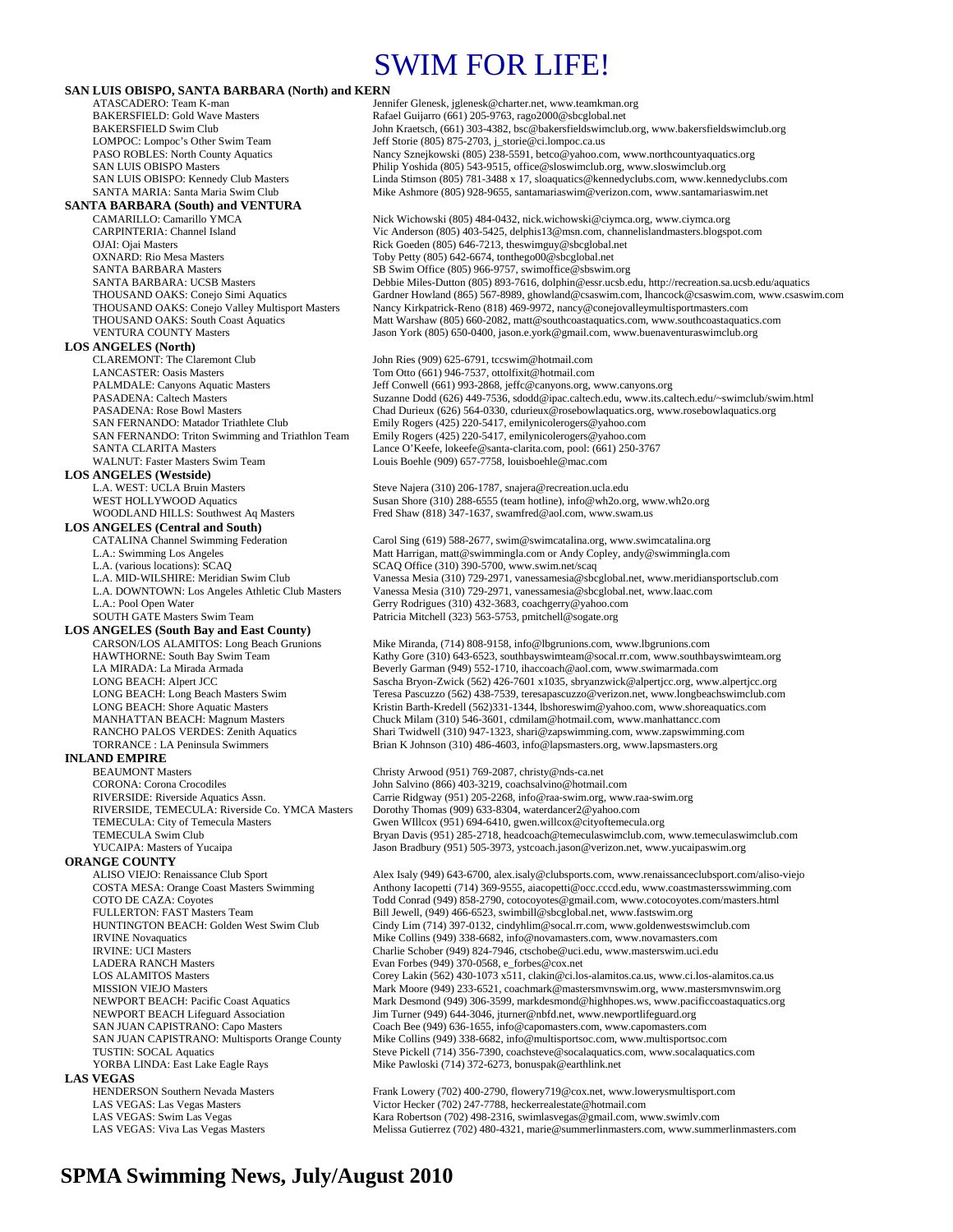# SPMA Competition Information and Instructions

**Rules:** Current USMS and SPMA rules will govern. All events are timed finals. Swimmers must check in with the Clerk of Course for deck seeded events that they wish to swim. After an event has been officially closed, swimmers may not check in. Age as of the last day of the meet determines age group for the meet for short course yards, and age as of December 31st of the year of competition determines age for long course and short course meters meets. You must be 18 years of age to register with SPMA and compete in meets.

**Eligibility:** Events are open to any **current** USMS registered swimmer or a foreign swimmer with a valid travel permit. SPMA swimmers are encouraged to submit their registration application with the submitted entry card, if NOT currently registered.

**Affiliation:** A swimmer's affiliation as stated on the consolidated entry card, if valid as of the first day of the meet, will apply throughout the meet, except that swimmers may unattach at any time.

**Submitted Times:** Please enter your best time, a reasonable estimate or a workout time. All times must be submitted on a SPMA consolidated entry card or a copy of a SPMA consolidated entry card (below). Do not mail in the meet entry form.

**Entry Confirmation:** To avoid any concern regarding receipt of entry card, enclose a self-addressed stamped envelope or postcard or mail card "Return Reply Request". No certified, registered or special delivery mail will be accepted. Receipt of entry will not be verified by phone.

**Strictly Forbidden**: Entering more than 5 individual events per day; using hand paddles in warm-up areas; diving in warm-ups unless in designated sprint lanes (entering the warm-up pool must be done with feet first with one hand in contact with the pool deck); use of any pacing device in competition; and smoking in any area where swimmers may be present.

**Open Water**: Swimmers using non-porous neoprene swim suits, wetsuits, or other non-porous attire will be ineligible for awards or place points.

> *Check out our website www.spma.net for up-to-date information*

## SOUTHERN PACIFIC MASTERS ASSOCIATION • CONSOLIDATED ENTRY CARD

|                                      |              |                                                                         |              | Male                                                       |              |                                      |                                                             |
|--------------------------------------|--------------|-------------------------------------------------------------------------|--------------|------------------------------------------------------------|--------------|--------------------------------------|-------------------------------------------------------------|
|                                      |              |                                                                         |              |                                                            |              | $Phone ($ $)$ $  -$                  |                                                             |
| <b>FREESTYLE</b><br>(Submitted Time) | Event<br>No. | <b>BACKSTROKE</b><br>(Submitted Time)                                   | Event<br>No. | <b>BREASTSTROKE</b><br>(Submitted Time)                    | Event<br>No. | <b>BUTTERFLY</b><br>(Submitted Time) | Event<br><b>INDIV. MEDLEY</b><br>No.<br>(Submitted Time)    |
| 50                                   |              | 50                                                                      |              | 50                                                         |              | 50                                   | 100                                                         |
| 100                                  |              | 100                                                                     |              | 100                                                        |              | 100                                  | 200                                                         |
| 200                                  |              | 200                                                                     |              | 200                                                        |              | 200                                  | 400                                                         |
| 400/500                              |              | FOR OFFICE USE ONLY                                                     |              |                                                            |              |                                      |                                                             |
| 800/1000                             |              | No. of events ________ $\times$ \$ ________ = \$ _________<br>Amt Rec'd |              |                                                            |              |                                      |                                                             |
| 1500/1650                            |              | Total<br>$\sim$                                                         |              |                                                            |              |                                      |                                                             |
|                                      |              |                                                                         | Surcharge    | Name<br>Birthdate _______/ ________/ ________ Age_________ |              |                                      | Female USMS #___ ___ ___ ___ _ ___ - ___ ___ ____ ____ ____ |

Include a copy of USMS card

**Maximum FIVE Individual Events/Day** 

Include a copy of USMS card

Late or incomplete entries (no fee, incomplete entry card, incomplete enty data) or entries postmarked after due date MAY **BE REJECTED!** 

ALL MASTERS swimmers are required to send a photo-copy of their USMS card with their entry card. ALL Masters swimmers may be asked to show their USMS card if requested at the meet.

"I, the undersigned participant, intending to be legally bound, hereby certify that I am physically fit and have not been otherwise informed by a physician. I acknowledge that I am aware of all the risks inherent in Masters swimming (training and competition), including possible permanent disability or death, and agree to assume all of those risks. AS A CONDITION OF MY PARTICIPATION IN THE MASTERS SWIMMING PROGRAM OR ANY ACTIVITIES INCIDENT THERETO, I HEREBY WAIVE ANY AND ALL RIGHTS TO CLAIMS FOR LOSS OR DAMAGES, INCLUDING ALL CLAIMS FOR LOSS OR DAMAGES CAUSED BY THE NEGLIGENCE, ACTIVE OR PASSIVE, OF THE FOLLOWING: UNITED STATES MASTERS SWIMMING, INC., THE LOCAL MASTERS SWIMMING COMMITTEES, THE CLUBS, HOST FACILITIES, MEET SPONSORS, MEET COMMITTEES, OR ANY INDIVIDUALS OFFICIATING AT THE MEETS OR SUPERVISING SUCH ACTIVITIES.

In addition, I agree to abide by and be governed by the rules of USMS."

### **PLEASE SIGN:**

Is this your first Masters Meet? Yes No

Read the meet information sheet carefully. Make your check payable as shown on the meet information sheet and mail it to the address shown. 12/94

| <b>DATE</b>                                    |
|------------------------------------------------|
| Non-SPMA swimmers please include your address: |
| Street:                                        |

City, State, Zip: \_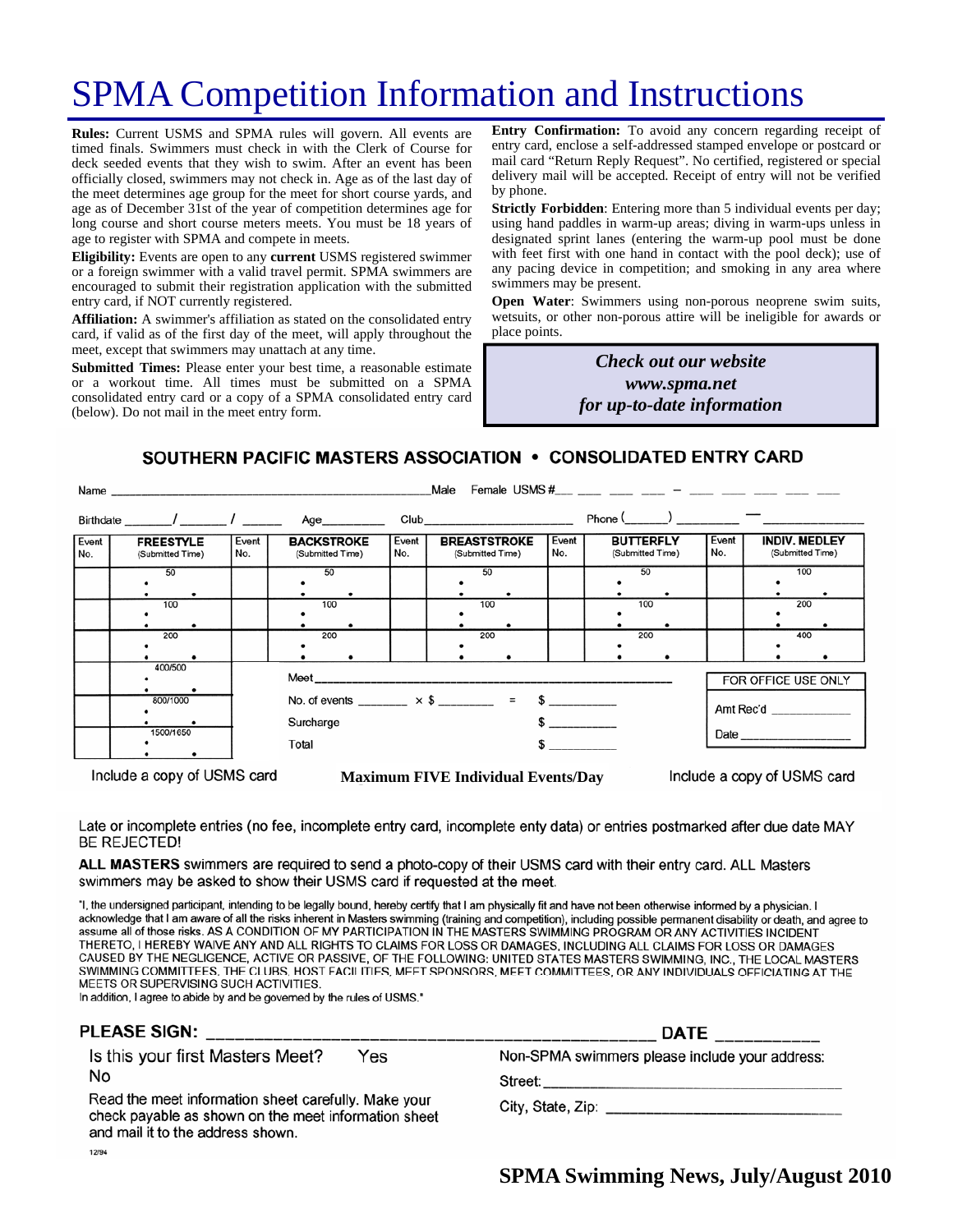## **SPMA LCM Regional and Southwest Zone Championships FAST Masters, Janet Evans Swim Complex, Fullerton Friday to Sunday, July 23rd to 25th, 2010**

#### Sanction number: 330-023

**Facility**: Janet Evans Swim Complex, 801 W Valencia Ave, Fullerton, outdoor 8-lane, 50-meter competition pool, with separate warm-up area available.

**Directions:** From the 91 Fwy, take the Euclid Ave exit. Go north on Euclid to Valencia and turn right on Valencia. The swim complex is located on the left.

**Entries:** Flat fee of \$45.00 if entered online or postmarked on or before Tuesday, July 13th. Entries entered online, postmarked or submitted after midnight on July 13th will be subject to a \$5.00 late fee. *All paper entries not received by 8:00 p.m. on Saturday, July 17th will be rejected. Online entries will close at midnight on Sunday, July 18th. No individual deck entries will be allowed.*  Check www.spma.net for online entry link. Relay-only swimmers: Swimmers who plan to swim only in relays may do so, for a \$10.00 fee. Relay-only swimmers must also sign a consolidated entry card and may deck enter the meet. Swimmers are limited to entering and swimming a total of 7 individual events for the entire meet (but no more than 5 per day), plus relays. Age on December 31, 2010 determines age group for the meet. You must be at least 18 to compete.

**Seeding**: Men and women will be seeded together for the 400, 800 and 1500 m Freestyle and 400 m Individual Medley, based on entry time. The 1500 and 800 m Freestyle will be limited to the first 50 entries for each event. The 1500 m Freestyle will be swum fastest to slowest, all other events will be swum slowest to fastest. Men and women will swim separately for all other individual events. Scoring will be separate, by gender and age group. All individual events will be seeded and swum slowest to fastest.

**Check-in:** Check-in is required for the 400, 800 and 1500 m Freestyle events and the 400 IM. Check-in will close at 2:30 p.m. Friday for the 1500, 8:00 a.m. Saturday for the 400 m Freestyle, 8:00 a.m. Sunday for the 800 m Freestyle, and 9:00 a.m. Sunday for the 400 IM.

**Awards:** SPMA medals for individual places 1st to 3rd, SPMA ribbons for places 4th to 6th for each age group and gender. SPMA medals for 1st place relay teams, SPMA ribbons for 2nd and 3rd places. Special awards for high point male and female swimmer in each age group, based on points from individual events. Awards to top 8 clubs, based on combined scoring for men and women, individual events plus relays, including mixed relays. Scoring will be to ten places.

**Checks payable to**: FAST Swimming

Mail consolidated entry card, a copy of your 2010 USMS card, and check to: FAST Masters Meet, P. O. Box 204, Lake Forest, CA 92609-0204.

**Snack Bar**: A snack bar will be available on site.

**Questions**: Meet Director, Terry Merlihan, (714) 693-3991, themerlihan5@att.net. Meet Processing: Robert Mitchell, mitchellrobert@cox.net.

*Please read the general information on entering swim meets on the third page of this newsletter!* 

### **Friday, July 23, 2010 Warm-up at 2:00 p.m.**

**Meet starts at 3:00 p.m.**  Check-in for the 1500 m Freestyle will close at 2:30 p.m. 1. 1500 m Freestyle (Women, Men; seeded fast to slow)

### **Saturday, July 24, 2010 Warm-up at 7:30 a.m.**

**Meet starts at 9:00 a.m.**  Check-in for the 400 m Freestyle will close at 8:00 a.m.

- 2. 400 m Freestyle (Women, Men)
- 3. Women's 50 m Butterfly
- 4. Men's 50 m Butterfly
- 
- 5. 400 m Freestyle Relay (Women, Men, Mixed)
- 6. Women's 100 m Breaststroke
- 7. Men's 100 m Breaststroke
- 8. Women's 200 m Butterfly
- 9. Men's 200 m Butterfly
- 10. Women's 100 m Freestyle
- 11. Men's 100 m Freestyle
- 12. Women's 100 m Backstroke
- 13. Men's 100 m Backstroke
- 14. Women's 200 m Individual Medley
- 15. Men's 200 m Individual Medley
- 16. Women's 50 m Breaststroke
- 17. Men's 50 m Breaststroke
- 18. 400 m Medley Relay (Women, Men, Mixed)
- 19. 800 m Freestyle Relay (Women, Men, Mixed)

#### **Sunday, July 25, 2010 Warm-up at 7:30 a.m. Meet starts at 9:00 a.m.**

- Check-in for the 800 m Freestyle will close at 8:00 a.m. 20. 800 m Freestyle (Women, Men)
	- 21. Women's 200 m Backstroke
	- 22. Men's 200 m Backstroke
	- 23. Women's 50 m Freestyle
	- 24. Men's 50 m Freestyle
	- 25. 400 m Individual Medley (Women, Men)
	- 26. Women's 100 m Butterfly
	- 27. Men's 100 m Butterfly
	- 28. Women's 50 m Backstroke
	- 29. Men's 50 m Backstroke
	- 30. Women's 200 m Freestyle
	- 31. Men's 200 m Freestyle
	- 32. Women's 200 m Breaststroke
	- 33. Men's 200 m Breaststroke
	- 34. 200 m Medley Relay (Women, Men)
	- 35. 200 m Freestyle Relay (Women, Men)
	- 36. Mixed 200 m Medley Relay
	- 37. Mixed 200 m Freestyle Relay

**Relays:** A swimmer may swim only one relay in each of events 5, 18, and 19 (e.g., Women, Men or Mixed). For entry information, please see the additional information online at www.spma.net.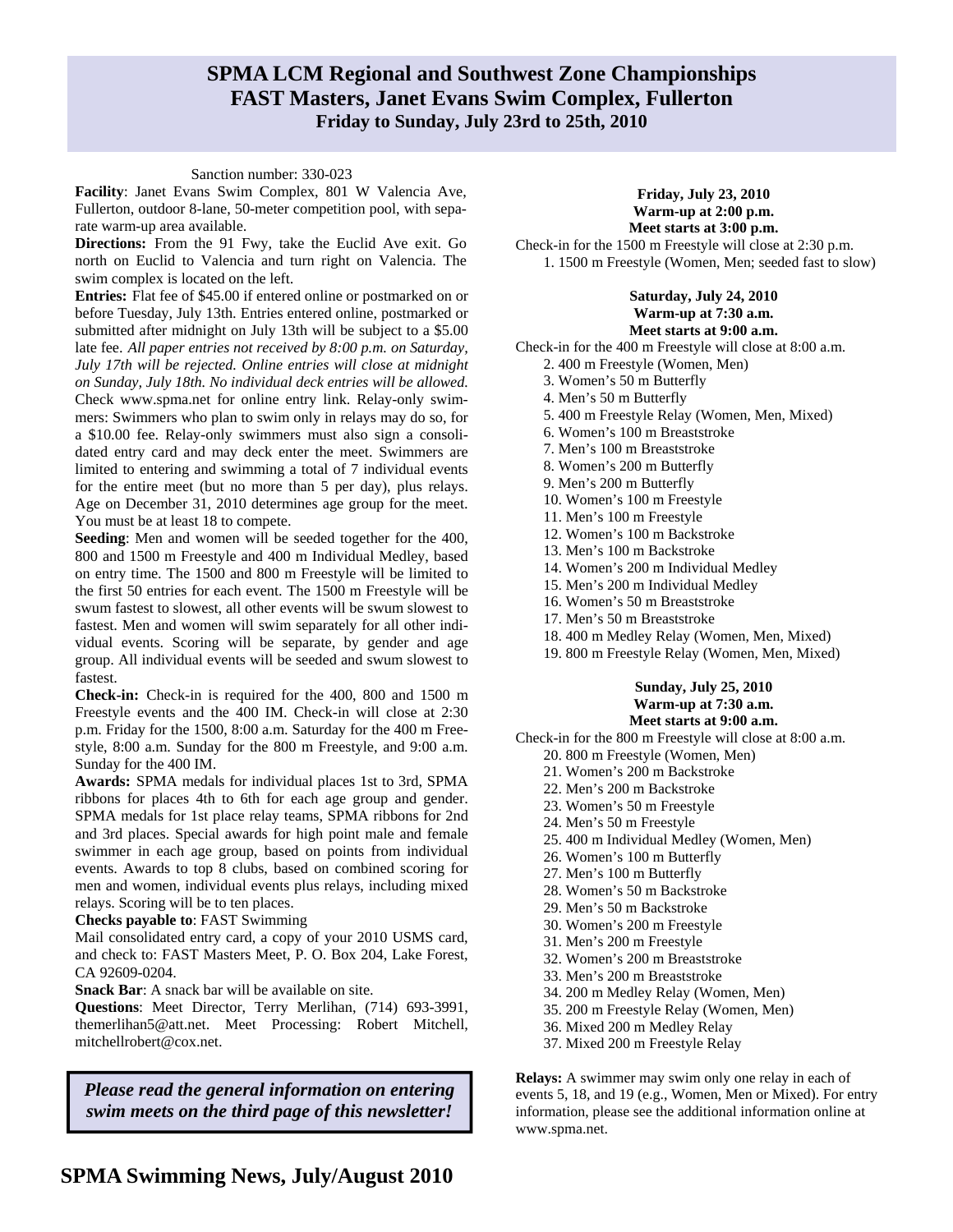## **Shore Aquatic Masters, Naples Island Swim Sunday, August 15th, 2010**

#### Sanction number: 330-024

**Distance:** 1000 m, 1-mile Classic and 3-mile Challenge **Location:** Alamitos Bay, near 5437 E Ocean Blvd., Long Beach (Bay Shore and 54th Place, between Ocean Blvd. and 2nd St.). Water temperature for this race is usually 63-69°F. The courses are located entirely within Alamitos Bay (no surf). Parking is available along Ocean Blvd. and in city lots (\$0.25 per 15 minutes). No parking along Bay Shore or 54th Place (tow-away zone).

**Check-in:** Check-in begins at 7:00 a.m. and closes at 8:45 a.m. The 1-mile Classic starts at 9:00 a.m., the 3-mile Challenge starts at 9:20 a.m., and the 1000 m starts at 9:40 a.m. Anyone still in the water at 11:30 a.m. will be picked up and returned to the finish line. Swimmers with wetsuits are allowed but will not be eligible for awards. 3-mile swimmers are encouraged to bring pad-

## **Don Burns Corona del Mar 1-mile Swim Saturday, August 28th, 2010**

#### Sanction number: 330-025

**Distance:** 1 mile from the Corona del Mar jetty to the secluded cove of Little Corona and back.

**Location:** *From the north*: Take Hwy 73 to MacArthur Blvd. and follow it to Pacific Coast Hwy. Turn left to Marguerite Avenue. Turn right on Marguerite then right again at Ocean Blvd. This will take you to a large driveway down to the city parking lot on the beach (\$10.00 fee) or you can park on the street and walk down. *From the south*: Take Hwy 73 to Newport Coast Rd. Turn left and follow it to Pacific Coast Hwy. Turn right to Marguerite Parkway and follow directions above.

**Check-in:** Registration begins at 9:00 a.m. at Lifeguard Tower #3 (next to the jetty). The swim starts at 10:00 a.m.

**Entries:** Entries are \$25.00 and include a T-shirt. Additional Tshirts are \$10.00. Deck entries welcome.

To enter, send a copy of your 2010 USMS card, an SPMA consolidated card, and your T-shirt size with your check payable to: N.B.O.L.A., c/o Nadine Turner, One Giverny, Newport Coast, CA 92657.

**Additional Information:** Nadine Turner, (949) 640-5350, nadineturner3@cox.net.

**For a complete list of open water events in the Southern California area, including those not sanctioned by SPMA, visit:** 

*www.spma.net Click on Open Water & Long Distance*  dlers on paddleboards or in kayaks. All swimmers will be required to wear brightly colored swim caps.

**Entries:** Pre-registration is \$25.00 and must be postmarked or completed online by Saturday, August 7th. Fee includes T-shirt designed for this event. Race day registration (or if postmarked after August 7th) is \$35.00.

To enter, send a copy of your 2010 USMS card, a completed SPMA consolidated card (indicate 1000 m, 1-mile or 3-mile and T-shirt size), with your check payable to: Shore Aquatic Masters. Mail to: Naples Island Swim, c/o Merritt Johnson, 7218 E Premium St., Long Beach, CA 90808.

**Awards:** Wetsuits and/or neoprene caps are allowed, but swimmers wearing them are not eligible for awards.

**Additional Information:** Merritt Johnson, merritt.h.johnson@gmail.com, www.naplesislandswims.com.

## **Swim Las Vegas Slam the Dam Open Water Swims Saturday, October 2, 2010**

Sanction number: 330-026

**Distance:** 8K point to point, 1.2-mile, and 2.4-mile events. **Location:** Lake Mead National Recreation Area, Boulder City, Nevada. Water temperature averages between 72º–78º.

**Directions**: Lake Mead NRA is 21 miles outside of Las Vegas. Take Nevada Hwy/US-93 south to Lake Mead NRA. Turn west at Lakeshore Rd/NV-147 W/NV-166 N. 8K swimmers will start at the Sunset View/Scenic Overlook turnoff 10 miles into the park. Other distances travel 2.4 miles into the park, turn right at Boulder Beach Special Events Beach. There is a \$5.00 fee to enter the park.

**Check-in Times:** Check-in for the 8K is from 5:00 a.m. to 6:15 a.m. 8K swimmers and their mandatory kayak escorts are required to carry kayaks 1/4 mile down a well-marked dirt path to the start. 8K race begins at 6:30 a.m. Check-in for the 1.2-mile and 2.4-mile events open at 6:00 a.m. The 2.4-mile event starts at 7:30 a.m. The 1.2-mile event starts at 9:30 a.m. Swimmers registered for the Grand Slam (8K + 1.2-mile) or Super Slam (2.4-mile + 1.2-mile) events must be at Boulder Beach 15 minutes prior to the start of their next event or will not be allowed to swim. Course closes at 10:00 a.m. for the 8K and 11:00 a.m. for the 1.2-mile and 2.4-mile swims.

**Entries:** Entries fees are \$60.00 for the 8K, \$50.00 for the 2.4 mile, \$40.00 for the 1.2-mile, \$90.00 for the Grand Slam, and \$80.00 for the Super Slam. The deadline for receipt of all discounted entries is August 1st. Entries fees increase by \$15.00 after August 1st.

To enter, send a copy of your 2010 USMS card, an SPMA consolidated card, T-shirt size, and distance to: Swim Las Vegas, 2605 Shakespeare Rd, Las Vegas, NV 89108 with checks payable to Swim Las Vegas. Online registration can be done at www.slamthedam.com.

**Awards:** Each swimmer will receive a swim cap, T-shirt, finishers award, and refreshments. Wetsuits are allowed, but swimmers wearing them are not eligible for awards.

**Additional Information:** Kara Robertson, (702) 498-2316, swimlasvegas@gmail.com, www.slamthedam.com.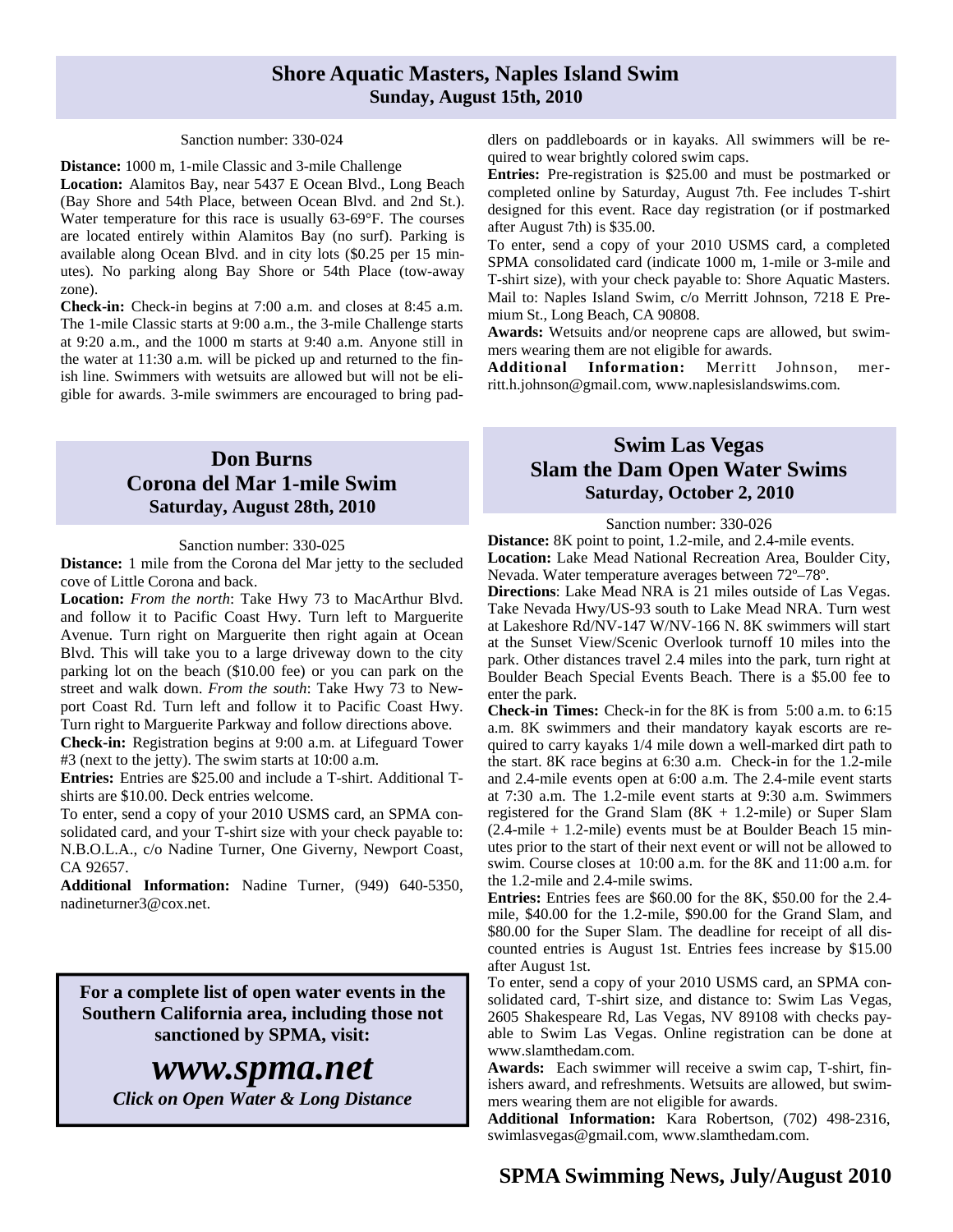# **Stretching for Swimmers** by Jessica Seaton

Some people stretch all the time, some people never stretch. Some people stretch before workout, some stretch afterwards. Is stretching important for swimmers? Yes and no.

Stretching improves your flexibility, which is your range of motion at a joint. Some people are naturally more flexible than others. Men are generally less flexible than women, active people are more flexible than inactive people, and we all get stiffer as we age. Dynamic flexibility is the range of motion required during active movements. In freestyle, butterfly, and backstroke, you want to have enough flexibility in your shoulders to be able to have a good reach. In butterfly you want to also have good lower back and hamstring flexibility. Ankle flexibility is the most important factor in having a propulsive flutter kick. Breaststrokers need good flexibility in their knees (external rotation), ankles (supination or ability to clap your feet), and hips. Like everything else in life, you want just the right amount of flexibility. Too much flexibility leads to unstable joints and the problems associated with them, such as swimmer's shoulder or biceps tendonitis. If you have too little flexibility in a joint that requires more, you're more likely to injure yourself in the course of swimming hard.

Muscles that are kept completely still will increase their stiffness two-fold in a few minutes. Any kind of movement or muscle contraction can help avoid this stiffness. Bonds or cross bridges are formed between muscle filaments. As we age these cross bridges form more rapidly and are more abundant. With age and inactivity fibrous connective tissue replaces degenerating muscle fibers. Stretching can break up the adhesive effects of this tissue. Because muscles are elastic, the increase in range of motion we achieve by stretching lasts only for about 15-90 minutes. The connective tissue surrounding the muscles and which make up the tendons are also plastic. With consistent stretching, it is possible, because of this plasticity, to increase your flexibility over time. Of course if you stop stretching, you will stiffen up again.

Another function of stretching is to improve posture. Using a muscle a lot can make it shorten and become tight. In swimmers the pectoralis major and the latissimus dorsi muscles, our big power generators, may become tight. The swimmer with the internally-rotated, rounded shoulders and forward head position is a good example of this. Tight and shortened muscles inhibit their antagonist muscles. The pecs and lats are both internal rotators at the shoulders. If they are tight and short, they will inhibit the external rotators, which could ultimately lead to swimmer's shoulder.

In contrast to what many people think, stretching is not the same as warming up. You should only stretch once you are warmed up. A good stretch can prevent a muscle from contracting forcefully for a full hour after the stretch is performed. So, stretching 15 minutes before a race doesn't make

sense. It won't improve performance, and it won't help prevent injuries. Stretching after swim practice may help prevent injuries, if you're stretching correctly and stretching tight, shortened muscles, not hyper-flexible joints.

There are several good ways to stretch, many involving a trained partner to provide resistance. These methods are also known as hold-relax and contract-relax. Without a partner the safest way to stretch is to do static stretching. With this type of stretching you hold each stretch to the point of tension for 30 seconds or five deep breaths. You will find that you can relax and lengthen your stretch on an exhalation. Dynamic stretching involves movement. Yoga classes typically include both static and dynamic stretching.

Below are a few recommended stretches for swimmers. Coach Brian Olver was

kind enough to be the model.

1. *Spinal Twist*: This is a nice way to stretch your lats. 2. *Pec Stretch*: This is a good stretch for your pectoralis major muscle. Be sure to keep your





elbow bent as you rotate your body away. Try placing your hand at several different heights to stretch different parts of the muscle.

3. *Forward Lunge Stretch*: This posture stretches your hip flexors at the front of your hip. Keep your front knee at a



right angle. A towel under your knee makes it easier to tolerate.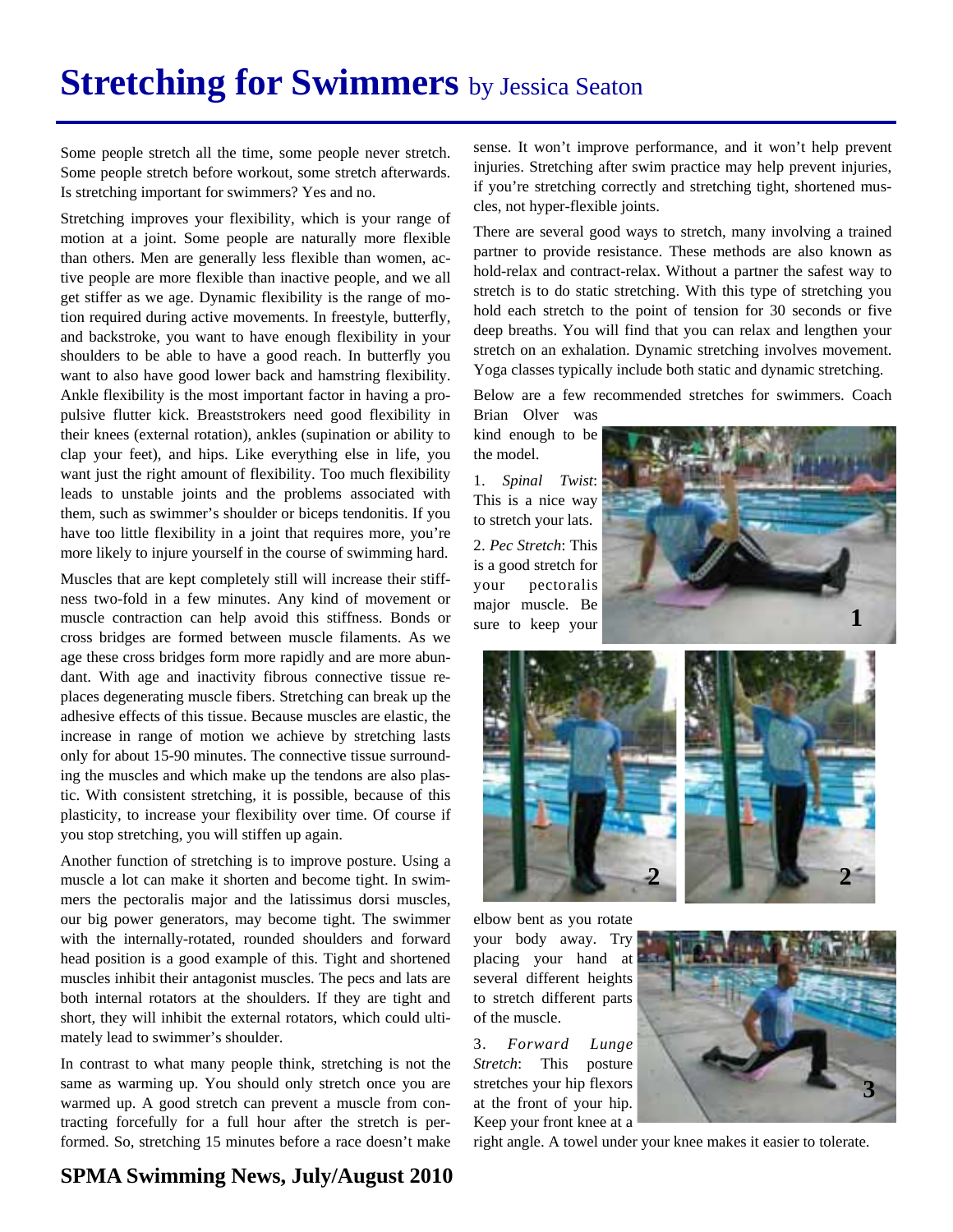

4. *Side Lunge*: This is a good stretch for breaststrokers.

5. *Calf Stretch*: The calf muscles are used every time we push off from the wall. It is also important for triathletes and runners to stretch these muscles to avoid plantar fascitis.

6. *Hamstring Stretch*: There are many ways to stretch your

hamstrings. This way is particularly safe for your back. Tight hamstrings can contribute to lower back pain. Butterflyers with lower back pain should make sure they are stretching their hamstrings.

7. *Quadriceps Stretch*: This posture involves pushing your hip forward on the bent-knee side. Make sure that your thigh is also perpendicular to the ground and not out at an angle.



*Jessica Seaton, D.C. is a Chiropractic Orthopedist in private practice in West Los Angeles. She has been swimming with West Hollywood Aquatics for 20 years. She can be reached at JSeaton@aol.com or 310-470-0282.*



Chad Durieux, coach of the Rose Bowl Masters, was presented with the SPMA 2009 Coach of the Year Award at the Short Course Yards Championships in Mission Viejo. More information on Chad will be in the next issue of the newsletter.

## Expand your horizons!

Take a trip to a swim meet in a neighboring LMSC. For up-to-date information check out these websites: San Diego-Imperial: www.simasterswim.org New Mexico: www.zianet.com/pdjang/nmms/index.htm Arizona: www.azlmsc.org

*Online entries are available for many of our meets. In some cases a discount is available for entering online, because it saves the meet host a lot of data entry! Please check www.spma.net for links to online entries.*